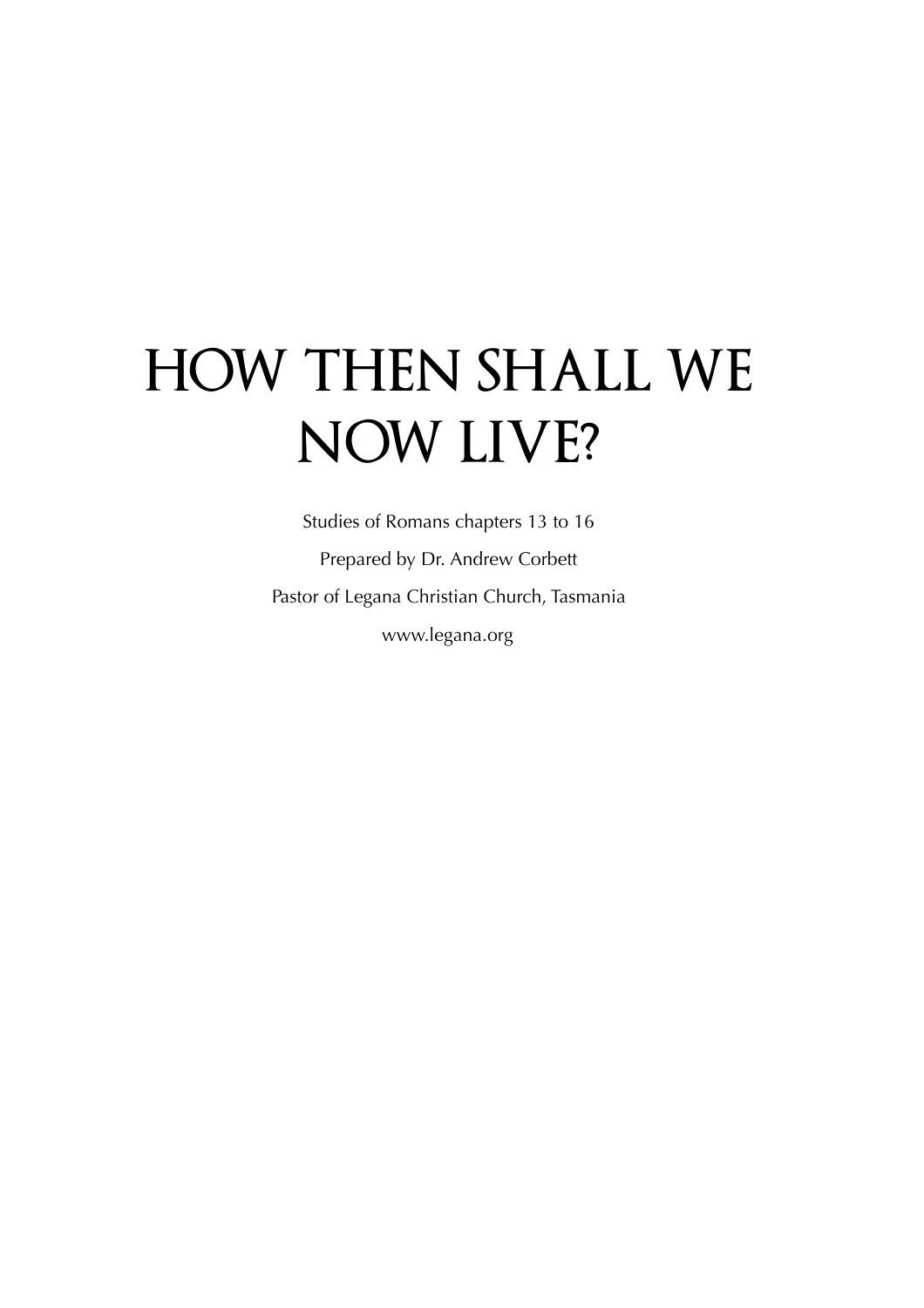## **CONTENTS**

| 1.  | Rom. 13:1-5   | <b>Be Law Abiding</b>       |
|-----|---------------|-----------------------------|
| 2.  | Rom. 13:6-8   | <u>Be Paid Up</u>           |
| 3.  | Rom. 13:9-10  | <b>Be Pure</b>              |
| 4.  | Rom. 13:11-14 | Put On The Armour of Light  |
| 5.  | Rom. 14:1-12  | Be Considerate              |
| 6.  | Rom. 14:13-23 | Be Sensitive Towards Others |
| 7.  | Rom. 15:1-3   | Be A People Builder         |
| 8.  | Rom. 15:4-7   | Be Harmonious               |
| 9.  | Rom. 15:8-13  | Be Joyful                   |
| 10. | Rom. 15:14-21 | Be Faithful                 |
| 11. | Rom.15:22-29  | Be Thinking Ahead           |
| 12. | Rom. 15:30-33 | Be Prayerful                |
| 13. | Rom. 16:1-16  | Be Honourable               |
| 14. | Rom. 16:17-23 | Be United                   |
| 15. | Rom. 16:24-27 | Be Strengthened             |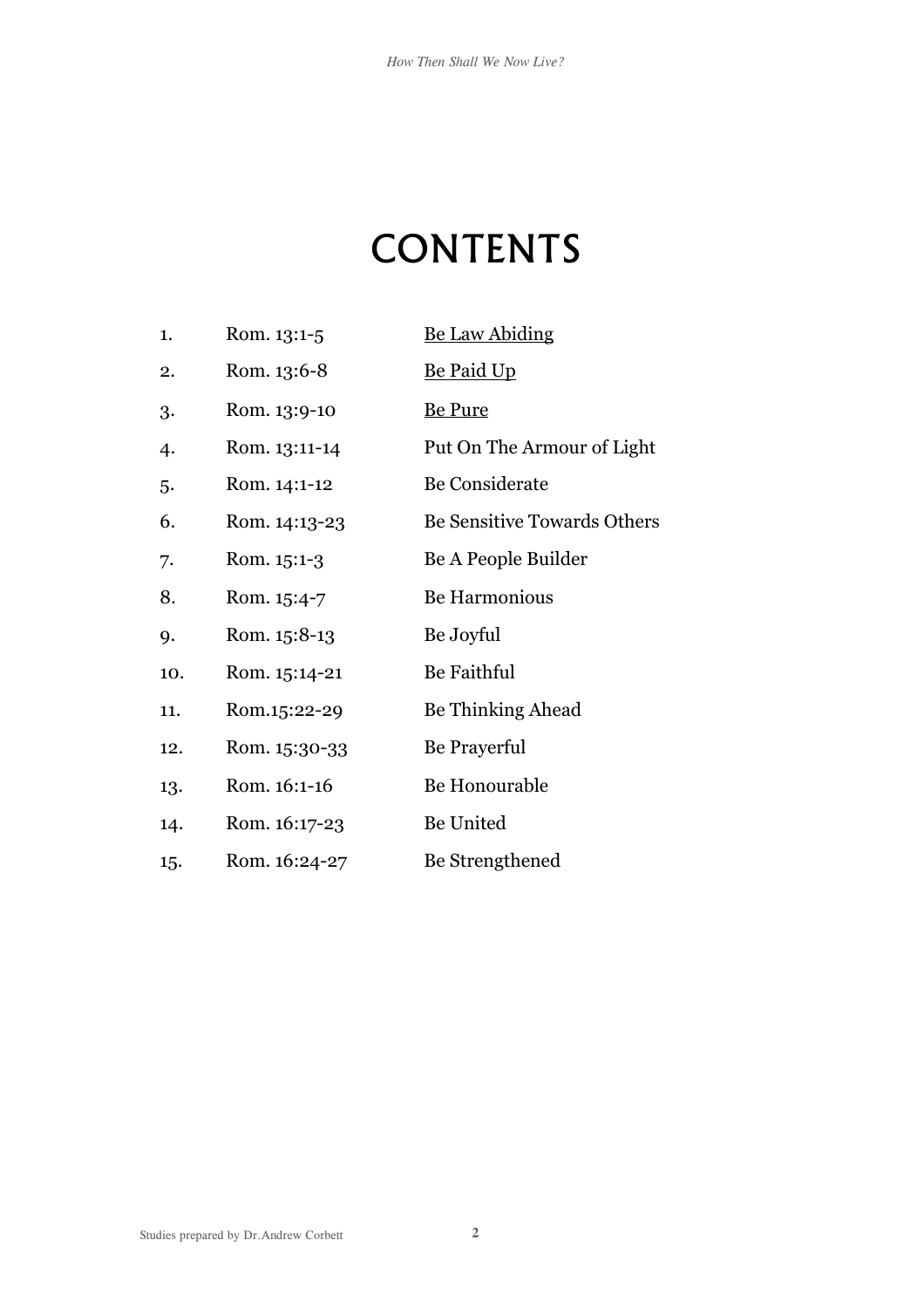### <span id="page-2-0"></span>1.

#### Romans 13:1-5

# Be Law Abiding

Paul's epistle to the Romans is a powerful explanation of salvation. If anyone ever asks you what does it mean to be a Christian, the *Romans Road* is a great starting point -

- i. Romans 3:10, 23 The problem
- ii. Romans 6:23 The penalty and the promise
- iii. Romans 5:8 The privilege
- iv. Romans 10:9 The profession

And for many Christians, this is *all* Christianity is - "getting saved". But Paul's epistle to the Romans shows us that being a Christian is much more than this. In chapter 12 verses 9 to 21 he makes it non-negotiably clear that surrendering to and following Christ involves a commitment to a local church, a *covenant community of believers*. Now, from chapter 13 he shows us that Christianity is not just a matter of what we do Sunday mornings, it effects how we live *Monday* morning as well!

### God's Sovereignty

In the world in which the Roman Christians lived, 'governing authorities' included the Emperor, his representatives, and the soldiers who patrolled the streets and towns enforcing Roman law (today we have police doing that).

1. According to Romans 13:1, how should the believer interact with today's governing authorities?